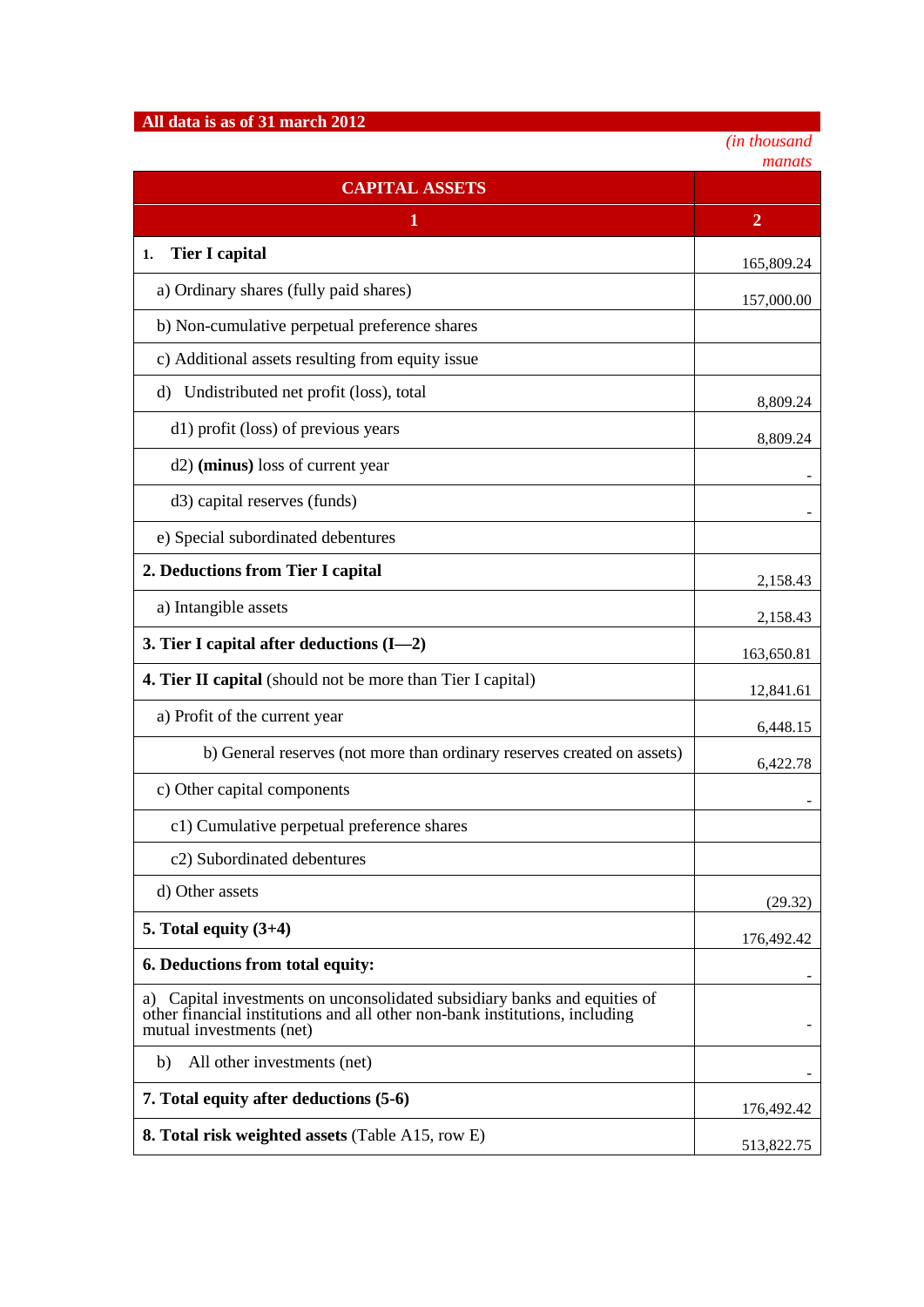|                                                            | <b>Actual</b> |
|------------------------------------------------------------|---------------|
|                                                            |               |
| <b>9. Tier I capital adequacy ratio</b> $(3.8) \times 100$ | 31.85%        |
| 10. Total capital adequacy ratio $(7.8) \times 100$        | 34.35%        |

## *(in thousand manats)*

| <b>Information about credit risks</b> |               |                                  |  |
|---------------------------------------|---------------|----------------------------------|--|
|                                       | <b>Amount</b> | <b>Share in credit portfolio</b> |  |
| Overdue loans:                        | 19076.79      | 6.42%                            |  |
| Nonprime loans, total:                | 32232.727     | 10.84%                           |  |
| Unsatisfactory                        | 18355.13      | 6.18%                            |  |
| Hazardous                             | 12936.31      | 4.35%                            |  |
| Non-performing                        | 941.287       | 0.32%                            |  |
| Reserves created on loans, total:     | 22,517.47     | 7.58%                            |  |
| ordinary                              | 8,307.86      | 2.80%                            |  |
| target                                | 14,209.61     | 4.78%                            |  |

| <b>CONSIDERABLE CREDIT REQUIREMENTS OF THE BANK</b> |               |                        |
|-----------------------------------------------------|---------------|------------------------|
|                                                     | <b>Amount</b> | Ratio to total capital |
| Total considerable credit requirements              | 121577.69     | 68.89%                 |

| <b>BANK CURRENCY POSITION</b> |           |       |  |
|-------------------------------|-----------|-------|--|
| Net FX position, total        | maks. 20% | 3.04% |  |
| Total square:                 | maks. 15% | 10%   |  |